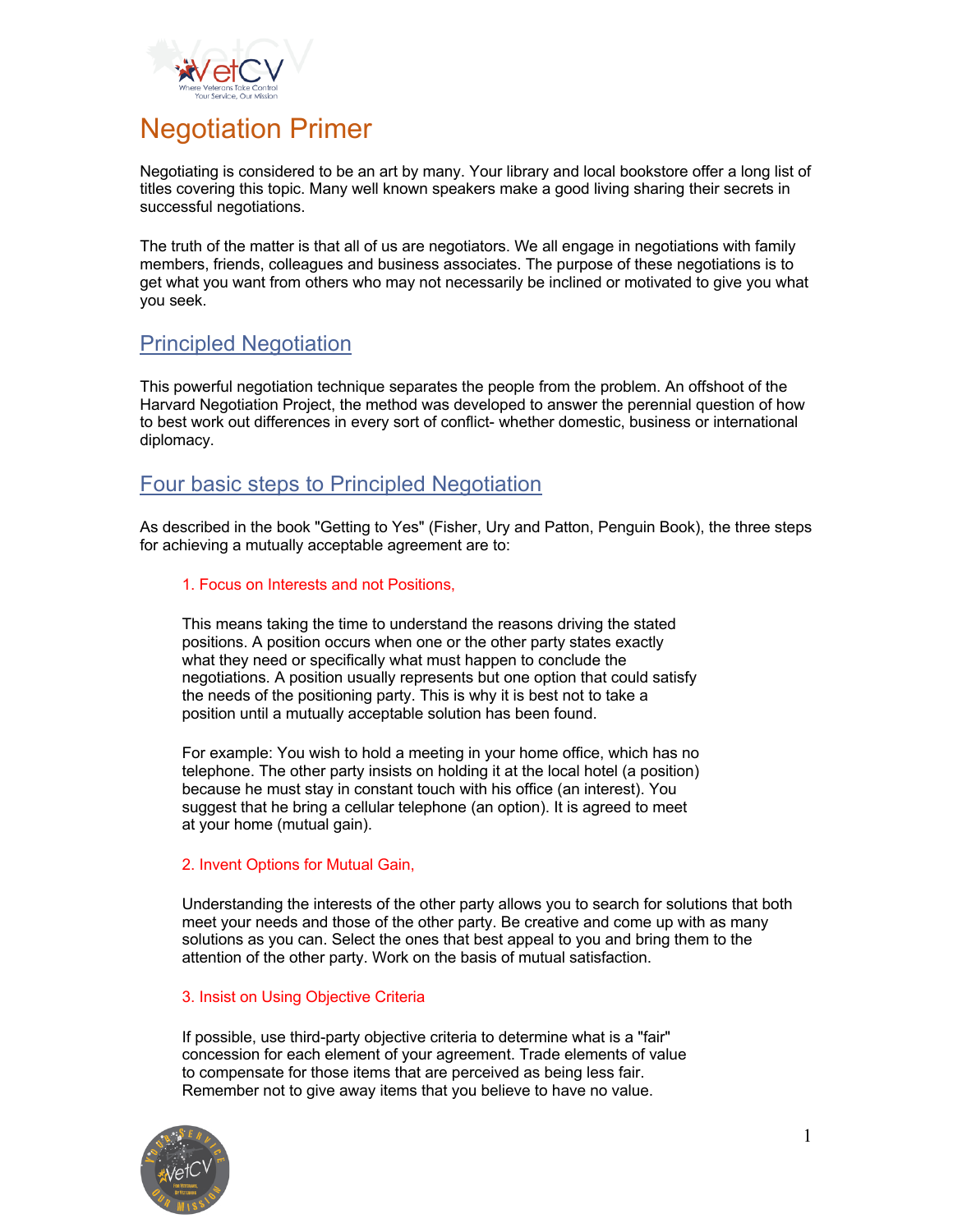

Sometimes, it is exactly what you value the least that is being sought by the negotiator.

#### 4. Develop Your Best Alternative To A Negotiated Agreement

The best agreements are usually negotiated when the negotiating parties are free from any outside pressures or fears. Most experienced negotiators can read the subtle changes in body language that exist when the other side is being pressured or feels a need to arrive quickly at an agreement. One technique you can use to avoid putting yourself into this situation, particularly when the current negotiator is the only prospect in the immediate future, is to plan for the possibility that no agreement will be reached. In this event, you will have to consider your Best Alternative To A Negotiated Agreement. Be tough on yourself and set a realistic alternative. This option will become your yardstick for making or breaking the deal.

## **Communication**

As a general rule, when communicating expect the other side to hear or understand something different than what you intended. This situation is compounded by language, culture and emotion. Maximize effective communication by paying attention to the following areas:

## Talk to each other

Many negotiators frequently don't talk to each other. Rather, they talk to impress third parties, to spectators or to members of their own team. Help the communication process by building a strong one-on-one dialogue.

## Hear and be heard

Talking to each other does not necessarily mean hearing each other. Often, we spend too much time on thinking about what we are going to say next rather than listening to what is being said now. Active listening is a skill that can pay great dividends in improved communication. Avoid thinking about what to say next. Focus on what the other side is saying and attempt to paraphrase the key items as you hear them. There will be ample time for you to think about your response.

## Verify that you understand and are understood

Many negotiators often view the negotiation as a debate with a goal of trying to persuade the other side about the merits of your viewpoint. Try to view the negotiation as a fact finding mission where both you and your negotiating counterpart are attempting to work out a solution to a joint problem.

# Cameo/ A short primer on communication styles

People communicate and respond to communication over a spectrum that can range from full empathy to violent denial. How should you communicate with your negotiation counterpart? What can you do to improve your communication style? A number of interesting tools have been

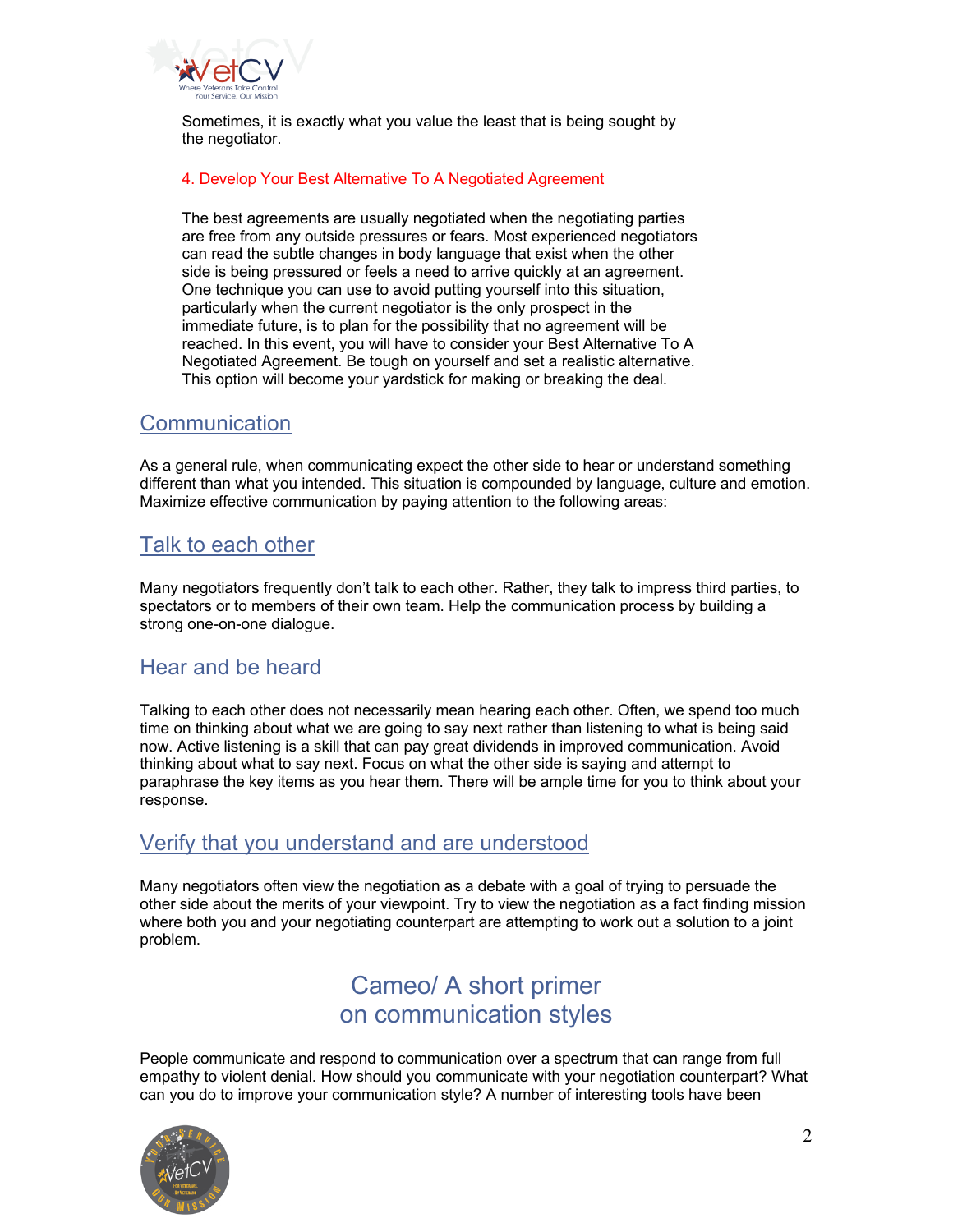

developed for professionals involved in sales. Sales people have a vested interest in effectively communicating over the widest possible range of styles. Research in the area of human communication has yielded a number of tools that may help you communicate more effectively. This section outlines two of the more widely recognized and useful methods for handling interpersonal communications. They are frequently given different labels depending on the organization promoting them. We refer to the first technique as Communication Styles and the second as Neural Linguistic Programming.

# Communication Styles

This technique classifies interpersonal communication into four major categories. We avoid getting into complicated descriptions of each type by looking at how they typically respond when first contacted (Stress level 1) and how they respond when further pressed for a favor or other demand (Stress level 2).

## Communication Style #1: Driver/ Choleric

This the typical type A person who is goal oriented and low on people concerns.

### • Response to stress level 1

They ask you directly what do you want and tell you to get to the point so that you don't waste their time.

### • Response to stress level 2

When further pressed for a response or commitment, their response is flight... i.e. they will have an excuse for not being

Able to respond at this point in time and must immediately undertake some urgent matter.

### • How to best get what you want?

State your business, stress the facts, and above all, be brief.

## Communication Style #2: Expressive/ Sanguine

The life of every party, you cannot miss the arrival of the expressive. They are typically "loud" and shake everybody's hand.

### • Response to stress level 1

An expressive is usually very aggressive and will respond with a resounding "NO." This response is their normal instinctual response to most requests.

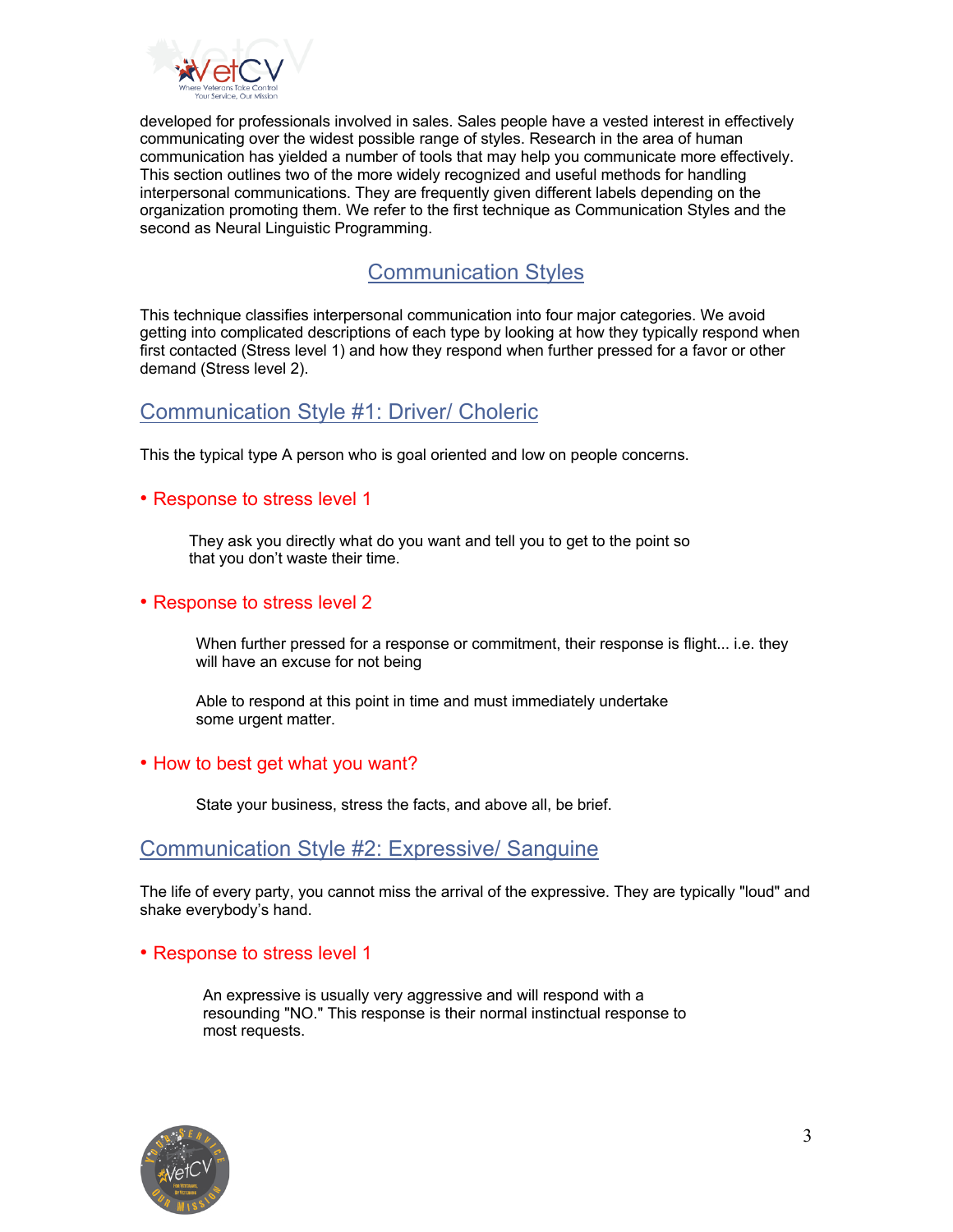

#### • Response to stress level 2

If you accept the expressive's response as the normal behavior that it typically is and continue to press for what you need, the expressive will give in and usually respond in the affirmative.

### • How to best to get what you want?

State your business, weather the emotional assault, and get what you need.

## Amiable/ Phlegmatic

You know this type as the banker, bureaucrat or city official.

#### • Response to stress level 1

Amiables avoid conflict with a passion. If you gently bring up your request during what you may perceive to be a social chitchat, the amiable will attempt to grant you your request.

#### • Response to stress level 2

The challenge with an amiable is not to push too hard. At some point during your conversation, the amiable may feel that you are pushing too hard. If this happens, the automatic response will be a firm and unshakable "NO". Once you have triggered a firm no, it is almost impossible to change the amiable's mind.

### • How best to get what you want?

Begin by initiating a dialog and gently lead the conversation to your request. Back off once the request has been acknowledged.

### Analytical/ Melancholy

Analyticals are the technocrats and scientists of our society. Odds are that your car mechanic is an analytical.

#### • Response to stress level 1

When pressed for a favor, the analytical attempts to flee without making any sort of commitment. They will usually report the need to go to a meeting, finish up some work that is past a deadline, etc. They prefer to avoid conflict if they can help it.

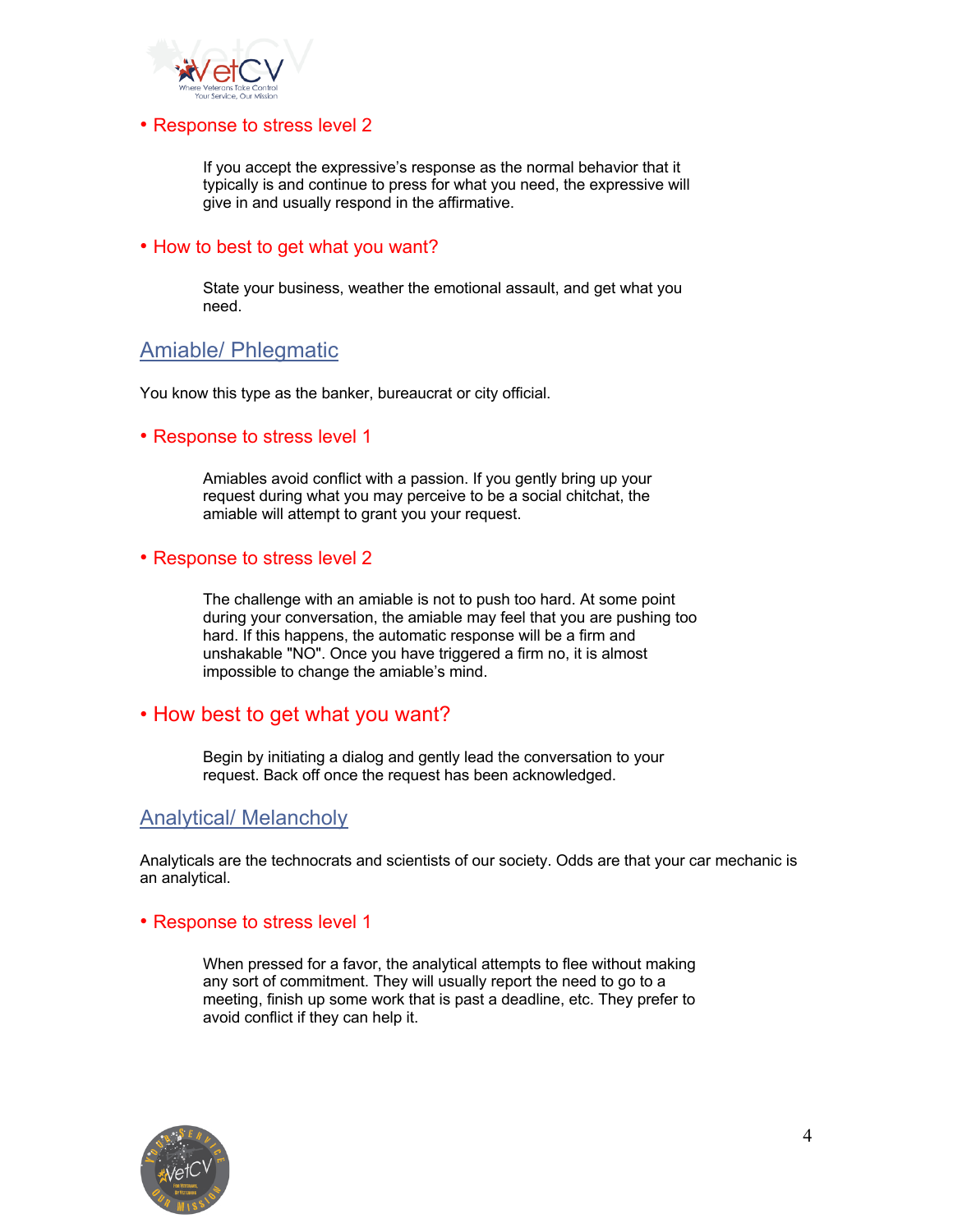

#### • Response to stress level 2

Block the exit, hold your ground and press your request. The analytical responds by asking you to be very specific about what it is that you want. They may go as far as having you spell out in great detail what it is that you need.

#### • How to best get what you want?

Corner the analytical and make your demand. Bring all the necessary information and be very detailed.

# Cameo/ Sales techniques (Neural Linguistic Programming)

Sometimes referred to as rapport technology, this communication technique leverages on the way people experience and perceive their world. It attempts to show you how to communicate using that person's specific pattern of perception so that you are totally and clearly understood. Much of what is outlined in a structured way is what many successful salespeople tend to do on an instinctive level. The method relies on the observation of visual, auditory and tactile clues to determine an individual's unique pattern of communication and then show how to adopt the same pattern (in a technique called mirroring) to optimize the communication process.

Practitioners of NLP vary in their abilities to properly apply the technique. Polished practitioners come across as sincere. Inexperienced practitioners may appear to be insincere. If you feel uncomfortable with the person that you are negotiating with yet you cannot exactly pin down the reasons for the discomfort, take some time to analyze the negotiator's body language and overall approach to communication.

Refer to your library or your local bookstore for more information on this topic.

# Cameo/ The 10 sales closings

Forewarned is forearmed. By learning these ten traditional sale closes, you will have a better perception of what is happening during most negotiations and selling encounters.

The ten sales closes are presented from the viewpoint of the closer.

Learn to recognize the patterns and see how often you encounter them during the course of a day.

### Close 1: Ask for It

You ask directly for a decision.

### Close 2: The Order Form Close

You initiate the paperwork that is necessary to close the sale. In effect, an agreement to pursue the process means acceptance.

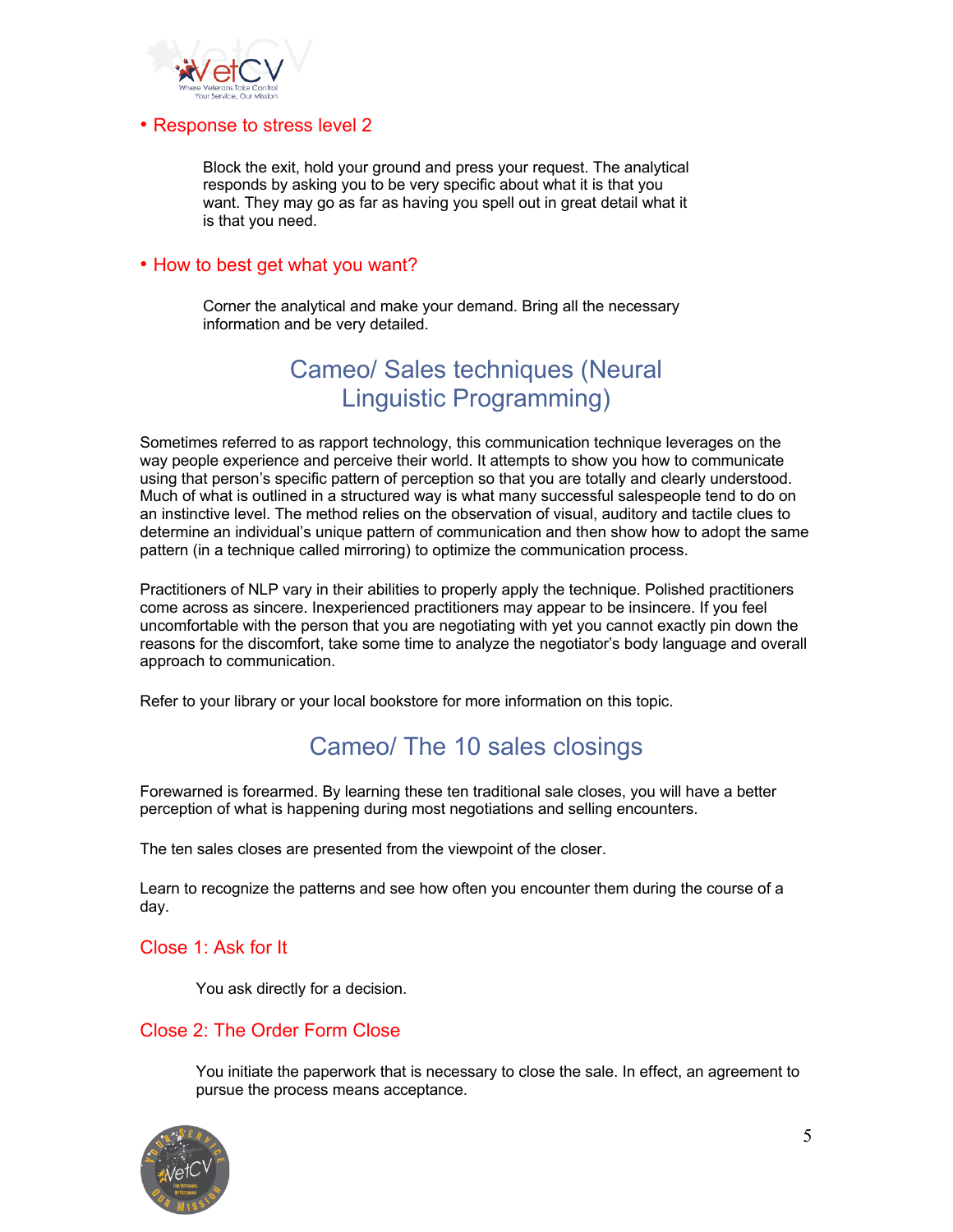

## Close 3: The Either/ or Close

Ask the prospect to choose one of the available positions. A selection is a sign of acceptance.

#### Close 4: Half Nelson

You ask the prospect to commit if a certain issue is resolved satisfactorily. Agreement is a sign of acceptance.

### Close 5: Duke of Wellington

You outline all the reason why the prospect should seriously consider accepting. The prospect is left to think of reasons for not taking accepting.

### Close 6: The Cautionary Tale (Third Party Reference)

A story is told of what happened to another prospect; that decided not to accept or to go elsewhere.

### Close 7: The Lost Sale Close

You ask the prospect for specific reasons for not accepting. You work on overcoming the arguments one by one.

### Close 8: The Process of Elimination

You are concerned about the apparent lack of enthusiasm for the offer. Since the prospect is not forthcoming in explaining the concerns, you go over a checklist of concerns and ask the prospect to agree or disagree with each item. Once you understand the specific concerns go back to the Half Nelson approach.

### Close 9: The "I'll Think it Over" Close

You ask the prospect what specific issues bother him/her. The purpose is to identify their specific objections. You then proceed to use the Process of Elimination close.

### Close 10: The Final Objection Close

You get the prospect to agree that there is only one remaining issue that is causing him/her to waiver. Once you share their concern, you resume with the Half Nelson close.

# Valuation

Realize that what is of value to you may not be as important, or in some cases even worthless, to the other party. The same is true of some bargaining chips that you may not even realize that you possess. For this reason, it is useful to complete an "interest" inventory. Asses the value of each item on the list from your viewpoint and from that of the other party. Remember, the greater the number of "interests" identified, the better your chances are for attaining a mutually beneficial agreement.

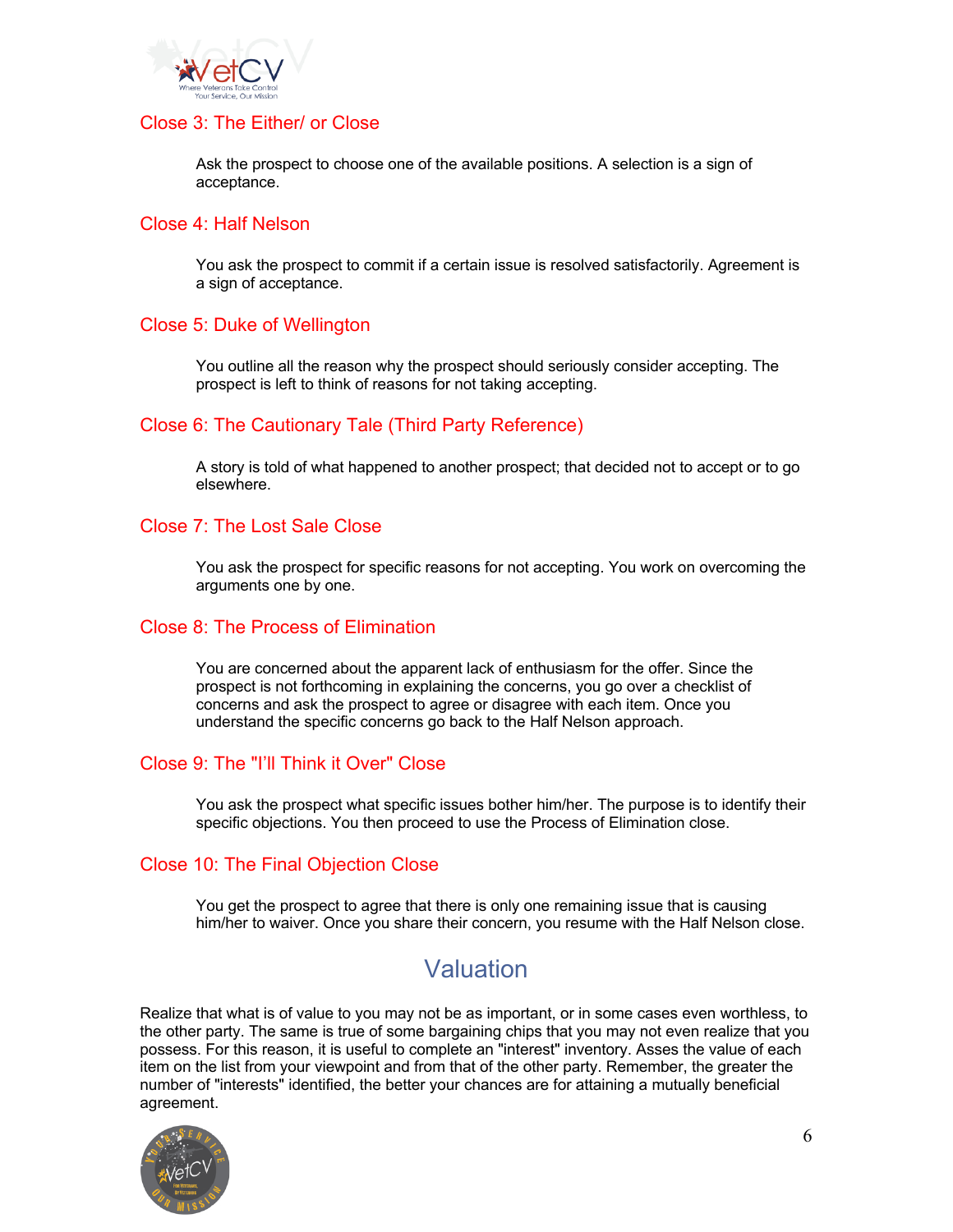

# Converging to a common agreement

At the beginning of the negotiation process, you should spend some time on understanding the interests of the other party. Try putting yourself into their shoes and evaluating the impact of each "give-and-take" on the negotiating representative and the company that they represent. Many negotiators rely on traditional techniques of hard or soft negotiation. Hard negotiators see the process as a contest of wills and often use a range of conventional negotiation tactics.

# Common Hard Negotiation Tactics:

## Deception Tactics

#### *• INCORRECT INFORMATION*

situation

Knowingly false statements are made

#### solution

Make it a practice of conditionally accepting stated facts and announcing that you will verify the facts with a reputable third party as part of your due-diligence process

### *• LACK OF AUTHORITY*

### situation

The negotiator leads you to believe that they have authority to compromise when they don't.

#### solution

Before getting into any serious give-and-take, ask the other party about their authority to compromise. If they do not have the authority, work on a draft that both of you understand to be open for change. If you are satisfied with the draft, allow for an acceptance within a fixed time window.

#### *• INTENTIONAL MISREPRESENTATION*

#### situation

You are dubious about the intention of the other party to comply with certain parts of the agreement even though they profess 100% compliance.

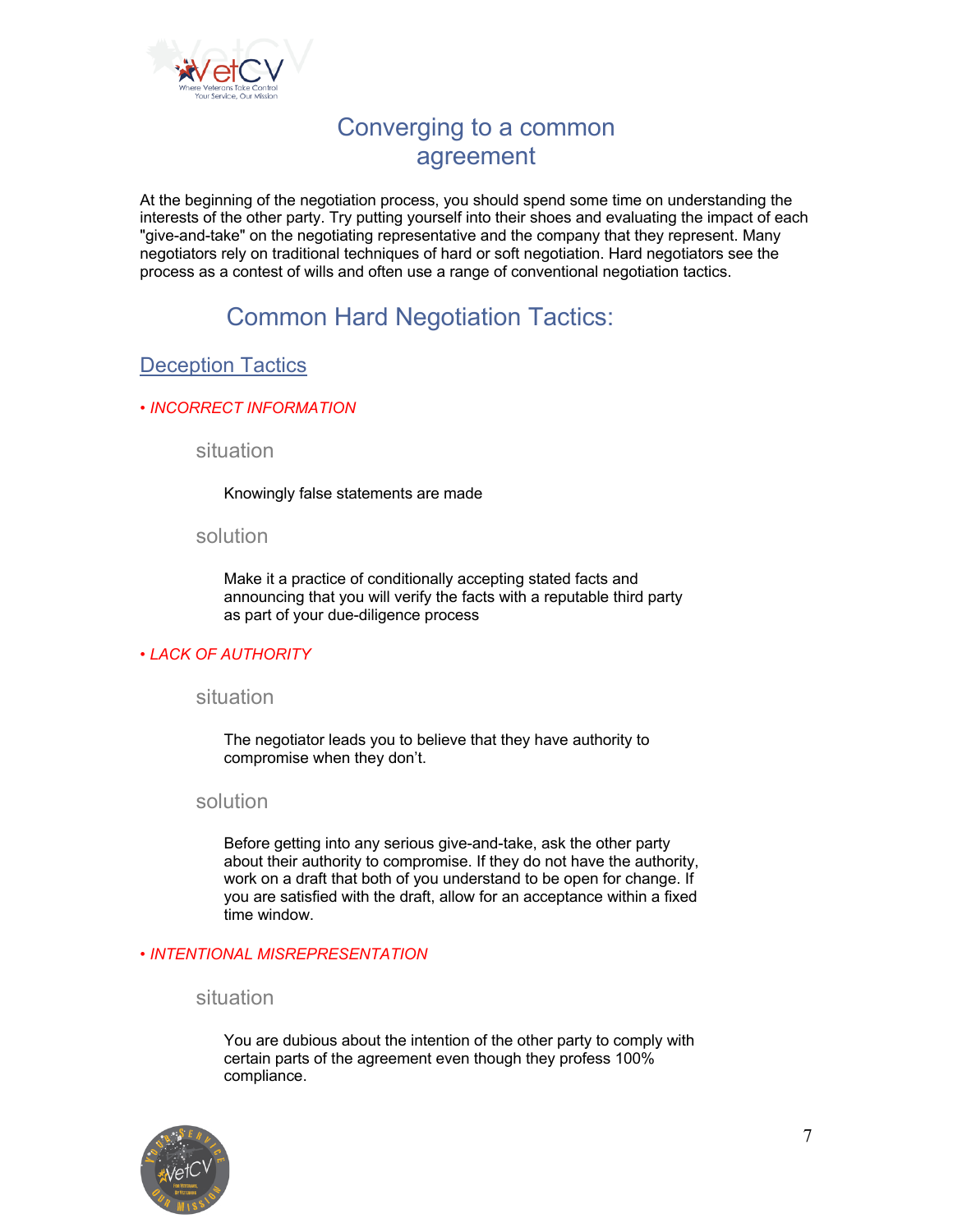

#### solution

Since the other party is 100% sure in their ability to comply, add nonperformance clauses that compensate for the expected nonperformance. It is difficult for the other party to refuse these clauses if they are so sure of their performance.

### Psychological Tactics

*• STRESSFUL SURROUNDINGS (heat, noise, lack of privacy, glare)*

situation

The negotiation is held in a surrounding that is uncomfortable.

#### solution

Inform the other party that certain elements of the surroundings are making you uncomfortable and then proceed to discuss ways to change or remove the offending factors

#### *• PERSONAL ATTACKS*

situation

Verbal and nonverbal communication ( negative comments about your appearance, making you wait, interrupting negotiations to take calls, avoiding eye contact etc.) is used to make you feel uncomfortable.

#### solution

Mention the factors that are making you uncomfortable and inquire about the intent of the specific tactic being used. Recognition of the tactic is often all that is required to remove it.

#### *• GOOD GUY-BAD GUY ROUTINE*

### situation

One individual in the opposing negotiation team takes a hard position that sets a psychological negotiation point. The objective is to have you accept a value (offered by the good guy) that is close to this value... i.e. it sets a ball-park value for the final negotiated value.

#### solution

Avoid the game by stating that you are willing to accept the lower value if that is what is determined to be fair and then proceed to

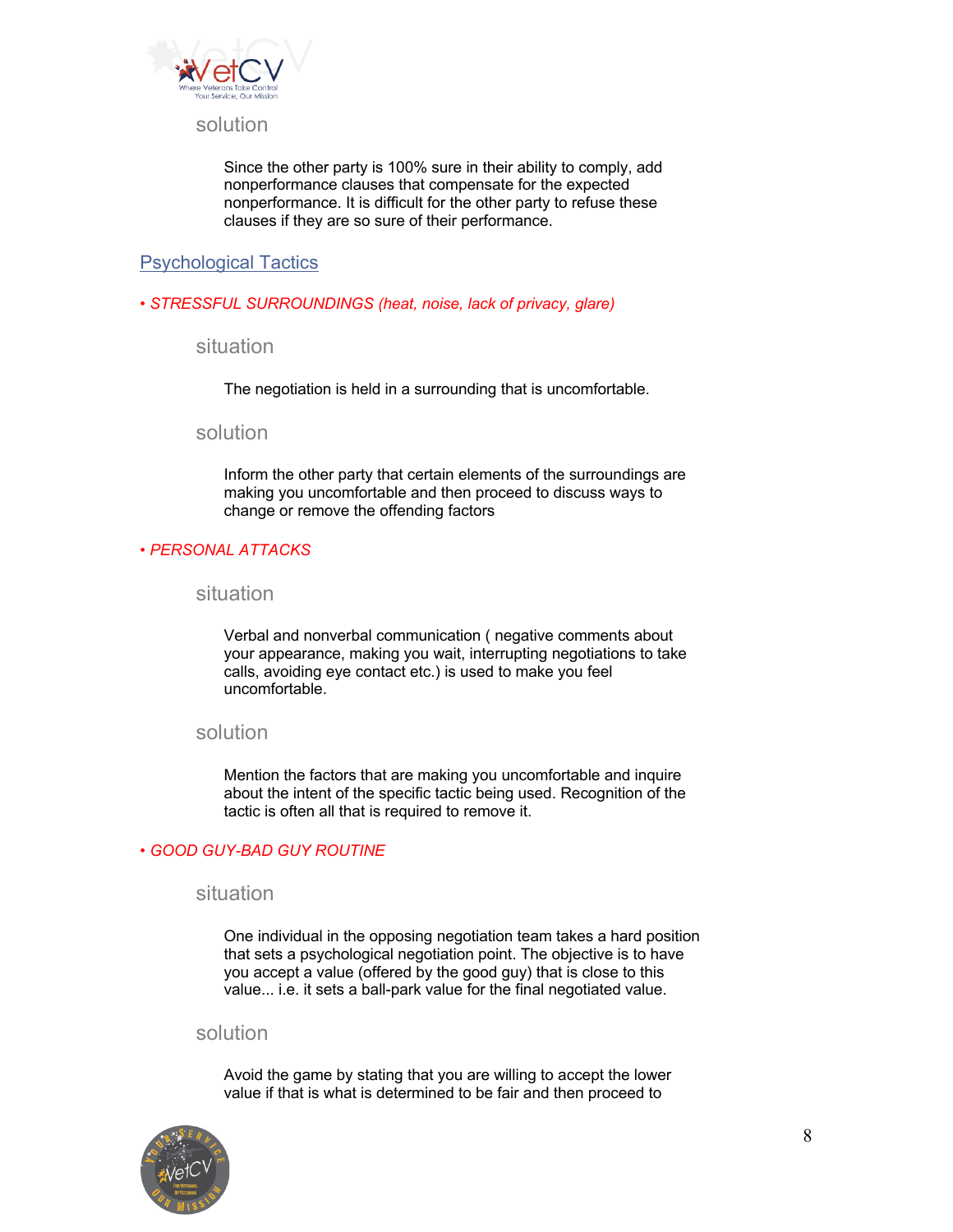

understand the rational used by the other party to arrive at the quoted value.

#### *• THREATS*

#### situation

The negotiating party ups the stakes by threatening to initiate an action that is detrimental to you or to your company.

#### solution

Consider the threat as a statement made in haste and/or irrelevant to the negotiations. Should the threat be repeated, respond with warnings regarding possible responses to the threat. Emphasize how the consequences are out of your control.

## Pressure Tactics

#### *• REFUSAL TO NEGOTIATE*

### situation

The other side refuses to talk to you or sets stringent preconditions to meeting.

#### solution

Attempt to find out their interests in refusing to talk. Discuss the situation with third-parties. On what principles are they basing their tactics. Look for alternatives that satisfy both their and your interests.

#### *• EXTREME DEMANDS*

#### situation

Obviously extreme and unacceptable demands are made at the outset of negotiations to lower your expectations.

### solution

Tell them that you recognize the tactic. Follow this up by asking them to justify their position using objective criteria.

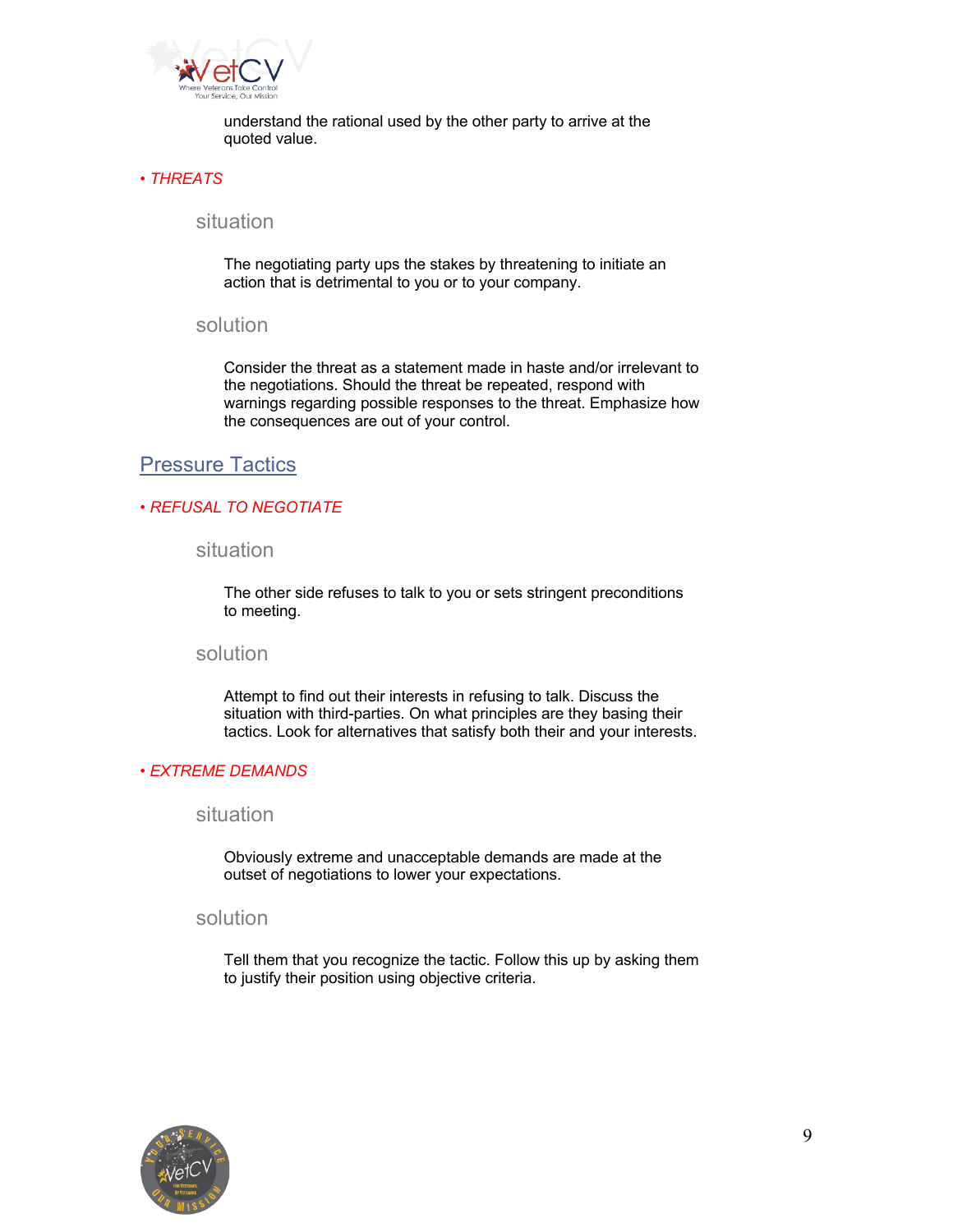

### situation

A new demand is made for every concession. Negotiators use this tactic to reduce overall concessions and to speed up negotiations so as to avoid further demands.

#### solution

Alert them to the situation and then take a break to consider on what basis you want to resume negotiations. Resume discussions on agreeing on what basis to resume negotiations.

#### *• LOCK-IN TACTICS*

#### situation

A negotiator will publicly announce a position that will make it difficult for that person to change without losing face.

#### solution

Recognize the announcement and diffuse it by interpreting it as one of their goals. Resist the lock-in on the basis of principle and ignore it.

#### *• DIFFICULT "OTHER" PARTY*

#### situation

The negotiator states being agreeable but cannot accept because of the position of the other negotiator (or owner, manager, partner, etc.)

#### solution

Recognize the tactic and ask for the negotiator to express the position in writing (i.e. that the first negotiator recognizes that fairness of the agreement). Then, if possible, discuss the situation with the other party.

#### *• DELAY TACTICS*

situation

The negotiator keeps postponing decisions for various reasons.